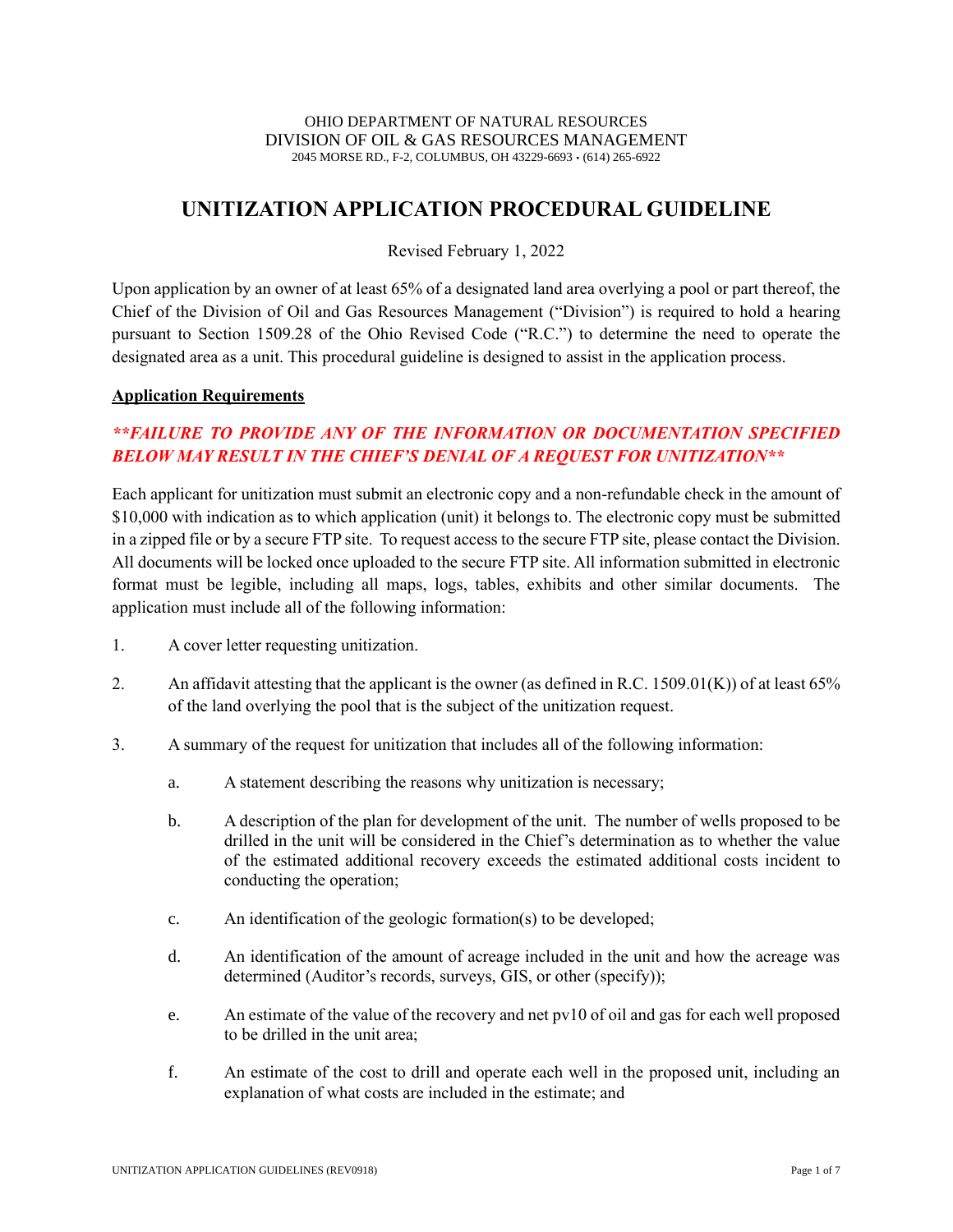- g. A designated contact person for the applicant for communication purposes with the Division, including legal counsel for the applicant (if applicable).
- 4. Exhibits A-1 through A-6 (as applicable) including the name of each mineral owner, current address of each mineral owner, parcel number of the mineral owner's tract, and respective acreage of the tract according to the following:
	- a. Exhibit A-1 A plat map of the unit, identifying the counties, townships, section numbers, parcel boundaries, and all parcels in the unit, including the tract and corresponding parcel number.
	- b. Exhibit A-2 A list identifying all mineral owners in the proposed unit, leased or unleased. This list is to be produced in both PDF format and Excel format with no color coding.
	- Note: *If any subsequent revisions are made after the application has been submitted, an additional column shall be included on the Exhibit A-2 supplements that explains all changes made pertaining to each tract.*
	- c. Exhibit A-3 A list identifying all unleased mineral owners in the proposed unit including the tract, corresponding parcel number and acreage.
	- d. Exhibit A-4 A list identifying all consenting working interest owners in the proposed unit including the tract, corresponding parcel number and acreage.
	- e. Exhibit A-5 A list identifying all non-consenting working interest owners in the proposed unit including the tract, corresponding parcel number and acreage.
	- f. Exhibit A-6 A list identifying all parcels subject to pending ownership litigation.
	- Note: *If any mineral owner in the unit is a corporation or other business entity, include the name of a contact person within that corporation or business.*
- 5. A mailing list in Excel format containing only the names and addresses of all mineral owners (leased and unleased) and all working interest owners (committed and uncommitted).
- 6. A map of a size that is legible that shows all of the following:
	- a. The boundary of the proposed unit area;
	- b. The total acreage of the proposed unit area;
	- c. The proposed location of the well pad(s) and wells to be drilled that complies with state setback and spacing requirements;
	- d. The tracts of land within the unit area that are leased to the applicant, shown in yellow;
	- e. The tracts of land within the unit area that are unleased, shown in red;
	- f. The tracts of land within the unit area that are leased to other operators (i.e. uncommitted working interest owners), including an identification of the operators, shown in green;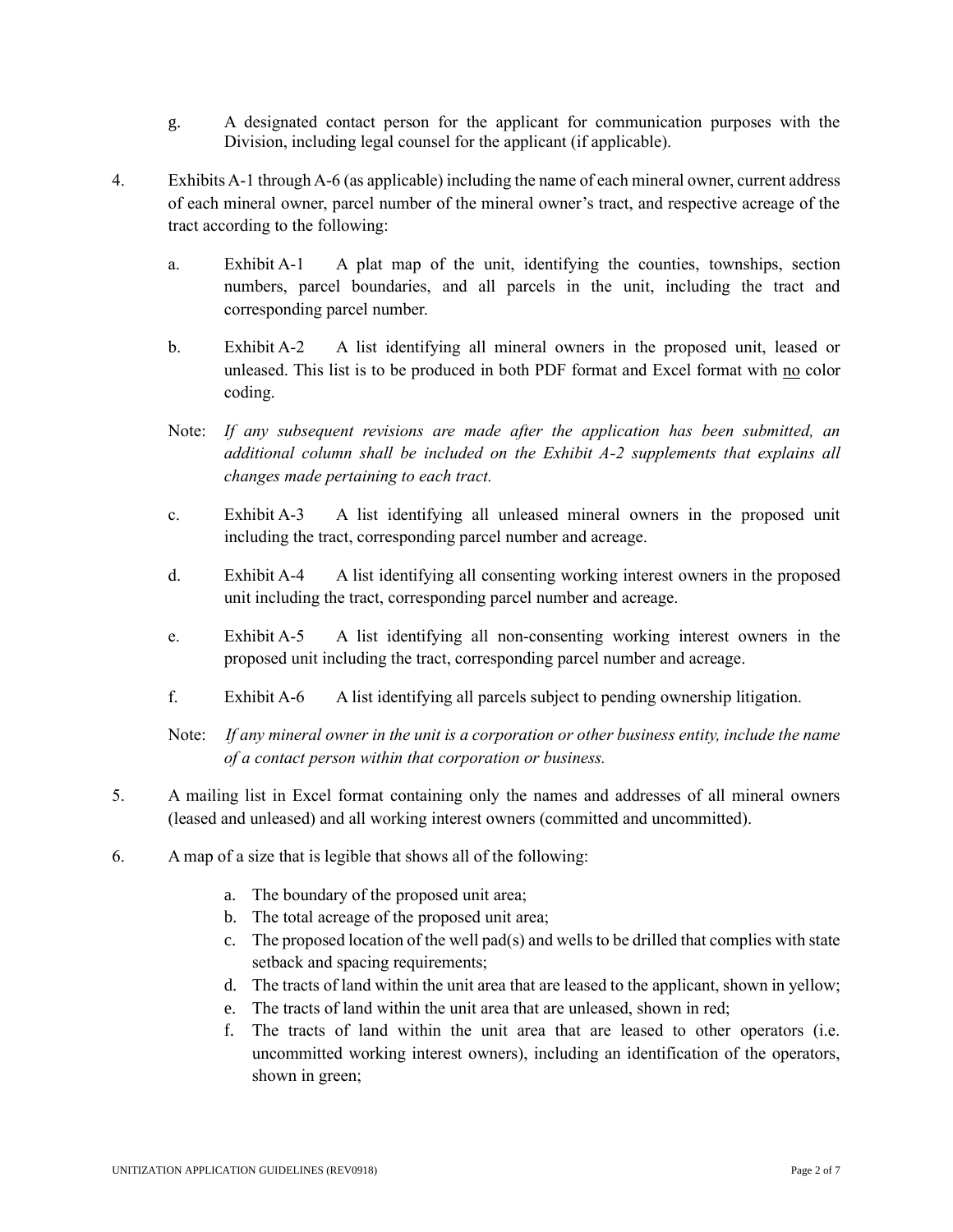- g. A four hundred foot boundary around each parcel in the unit that is not leased by the applicant or that is not subject to an agreement with the applicant;
- h. Identification of each tract within the unit area by tract number and corresponding parcel number of a size that is legible; and
- i. The scale.
- 7. An aerial photograph of a size that is legible that shows all of the following:
	- a. The boundary of the proposed unit area;
	- b. The proposed location of the well pad(s) and wells to be drilled;
	- c. The tracts of land within the proposed unit area that are unleased outlined in red;
	- d. Identification of each tract within the unit area by tract number and corresponding parcel number of a size that is legible; and
	- e. The scale.
- 8. A gamma ray-density or gamma-ray resistivity geophysical type log identifying the proposed geological formations to be produced.
- 9. A cross-section showing the applicable formations that the applicant is proposing to drill into and produce from in the unit area.
- 10. A map showing all existing units adjacent to the unit proposed in the application with an identification of any permitted, drilled, and/or producing wells in the existing units.
- 11. An exhibit showing unitized and non-unitized scenarios for each well proposed to be drilled in the proposed unit area and assuming the spacing requirements of R.C. Chapter 1509 and/or Ohio Adm.Code 1501:9: (1) an estimate of the cost to drill and operate, (2) the value of recovery, and (3) the net pv10 of oil and gas.
- 12. An exhibit showing the locations and distances of the well(s) to the proposed unit area and an identification of the well(s) by name, permit number, lateral length, and production start date that reserve calculations were based upon.
- 13. An affidavit attesting to attempts to lease the unleased mineral owners and attempts to commit working interest owners and an exhibit in the form of a spreadsheet which the applicant shows attempts to lease the unleased properties and attempts to commit working interest owners that includes:
	- a. The tract number and parcel number;
	- b. The mineral owners name;
	- c. The dates of all attempts;
	- d. The address at which the contact was made or attempted;
	- e. The person who was contacted, how contact was made, and by whom;
	- f. The response given by the unleased mineral owner when contacted; and
	- g. Any joint venture or farmout proposal to another operator, if applicable.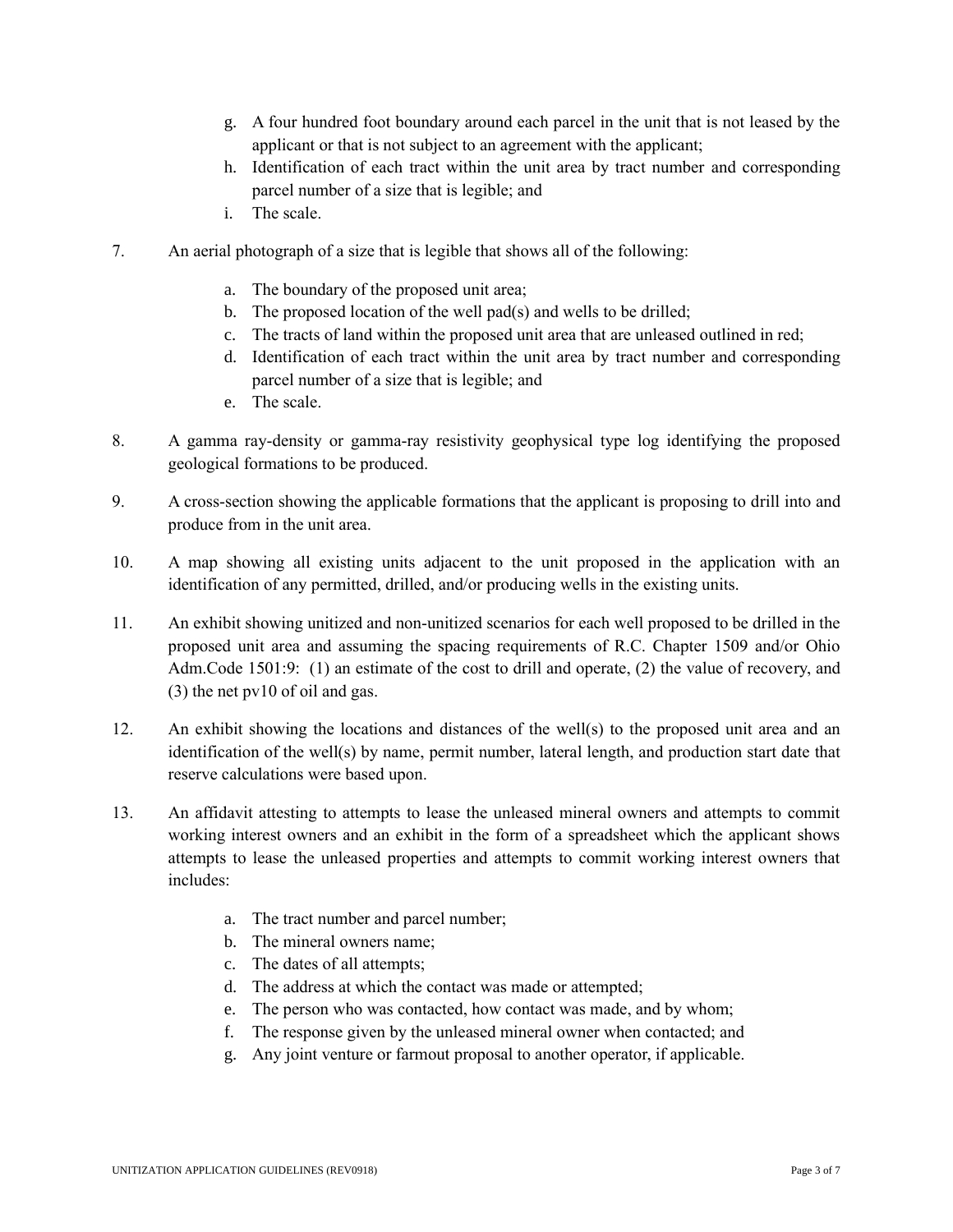14. An affidavit attesting that the Applicant acted with due diligence to identify all mineral interest owners and their current addresses within the proposed unit.

- 15. A copy of a joint operating agreement for working interest partners, if applicable.
- 16. An affidavit attesting to a valid joint venture or other agreements for the unit that discloses all joint venture partners.
- 17. Prefiled testimony of a geologist, engineer, and a landman.
- 18. Any additional information that the applicant determines is beneficial for the Chief to consider in support of their request.

### **Application Submission and Division Review for Completeness**

The Division will review applications requesting unitization for completeness and accuracy in the order they are received. If the information in the application is deemed complete and accurate, the Division will schedule a hearing to consider the need for the operation as a unit of an entire pool or part of a pool. If the Division determines that the application is not complete and accurate, the Division will notify the applicant of any necessary revisions or submissions in order for the application to be complete or accurate. **No hearing will be scheduled until an application is deemed by the Division to be complete and accurate.** 

### **Additional Application Information:**

The Division requests that applicants select unit names previously not submitted to the Division in other unit applications.

An application may contain wells proposed that will not comply with the spacing requirements of R.C. Chapter 1509 or Ohio Adm.Code 1501:9, but then the application must contain economics for both unitized and non-unitized scenarios based both upon the proposed wells with (1) the reduced spacing and (2) the spacing as is required under R.C. Chapter 1509, Ohio Adm.Code 1501:9, and paragraph 11 of the application requirements. However, if the Division ultimately issues an order for unit operations, the issuance of an order for unit operations is not a guarantee that the Division will grant a request for a variance from the spacing requirements of R.C. Chapter 1509 and/or Ohio Adm.Code 1501:9. If a request for a variance from the spacing requirements for a proposed well is denied and the applicant is then unable to drill the proposed well required under an order for unit operations, the Division may revoke the order for unit operations.

### **Hearing Notification**

The Division will send certified mail notice of the hearing date to the applicant and to all persons in the proposed unit as identified in exhibit A-2. The applicant must publish notice of the hearing in a newspaper of general circulation in the county or counties where the proposed unit will be located. The newspaper notice must contain, at a minimum, all of the following information:

- a. The name of the proposed unit;
- b. An identification of each county and township where the proposed unit will be located;
- c. The name and contact information of the applicant;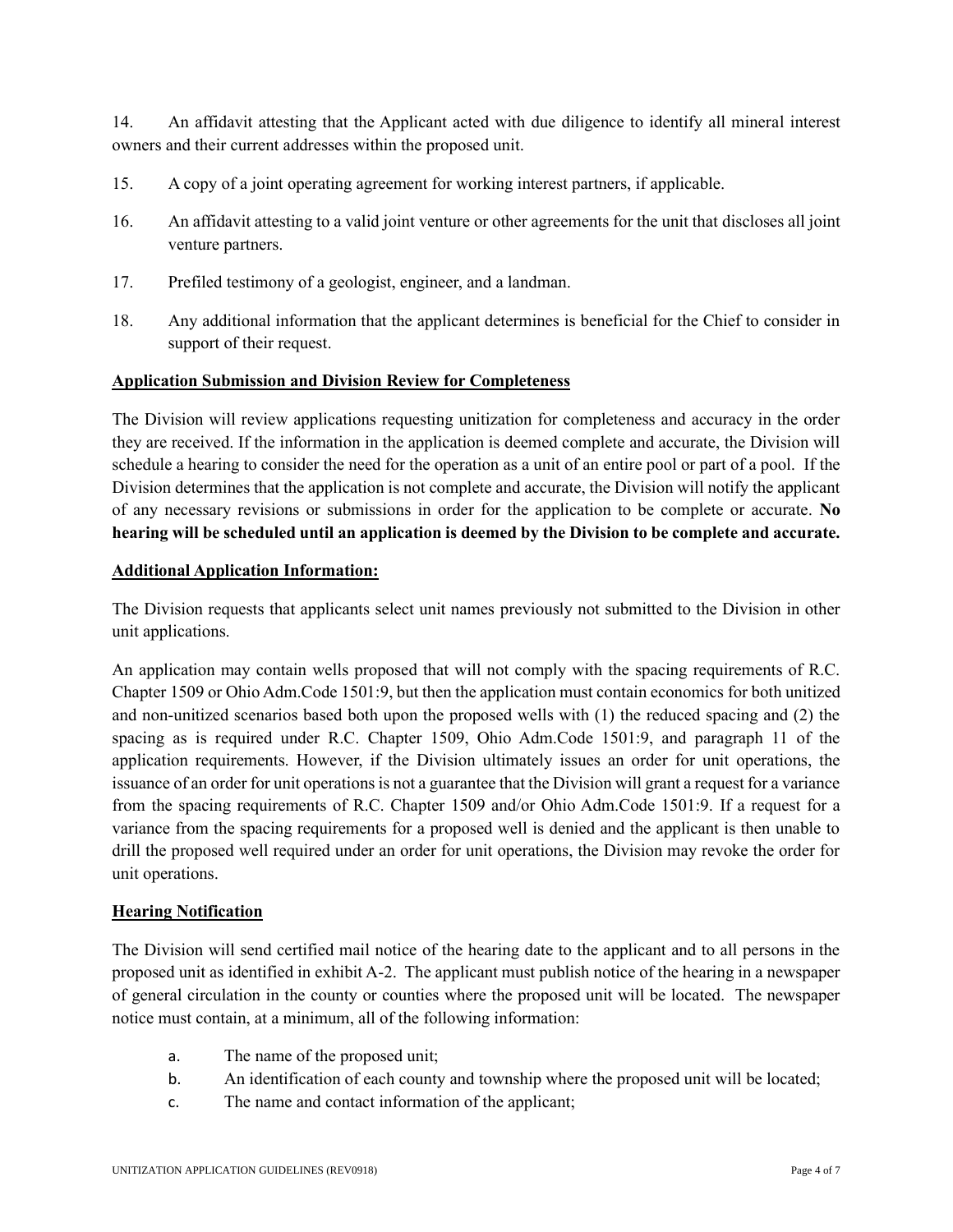- d. The date, time, and location of the hearing;
- e. If the application includes an unleased mineral owner for whom no address can be located, the notice must include a statement to that effect with reference to the parcel(s) and known ownership information; and
- f. The following statement: "For further information regarding this hearing, please visit the Division of Oil and Gas Resources Management's website at http://oilandgas.ohiodnr.gov/unitization.

If the newspaper is a weekly publication, the notice must run once a week for four (4) consecutive weeks at least two (2) weeks prior to the scheduled hearing date. If the newspaper is a daily publication, the notice must run for five (5) consecutive days at least two (2) weeks prior to the scheduled hearing date. The applicant must submit a certified proof of publication no later than fourteen (14) days prior to the scheduled hearing.

### **Continuance and Withdrawal Notification**

If a hearing is continued or an application withdrawn by an applicant, the applicant must publish notice according to the same guidelines as the hearing notification above.

### **Revisions and Updates to the Application**

The applicant may submit revisions and updates to an application after the original submission is deemed complete and a hearing date is scheduled. If the applicant enters into a lease agreement after the submission of the application and the lease changes well lateral lengths, the estimated value of recovery of oil and gas, or the estimated cost to conduct unit operations, the applicant must promptly notify the Division and provide documentation evidencing the lease agreement. If the applicant enters into a lease agreement after the submission of the application and the lease does not change well lateral lengths, the estimated value of recovery of oil and gas, or the estimated cost to conduct unit operations, the applicant may submit all lease updates as a combined supplement prior to the hearing. All lease updates as of the 12:00 p.m. EST on the Friday before the applicant's scheduled hearing must submit those lease updates to the Division no later than 12:00 p.m. EST on the Monday prior to the hearing. The Division may also request that the applicant update additional information as the Division finds necessary.

Any supplements containing revisions must be submitted in two documents: (1) a document including the revised documents only and (2) the full application with the revised documents incorporated. Any page that is revised must have the revision date included in the bottom right corner of that page.

## **The Division reserves the right to continue or cancel a hearing if substantial revisions to an application are submitted less than two (2) weeks prior to a scheduled hearing date.**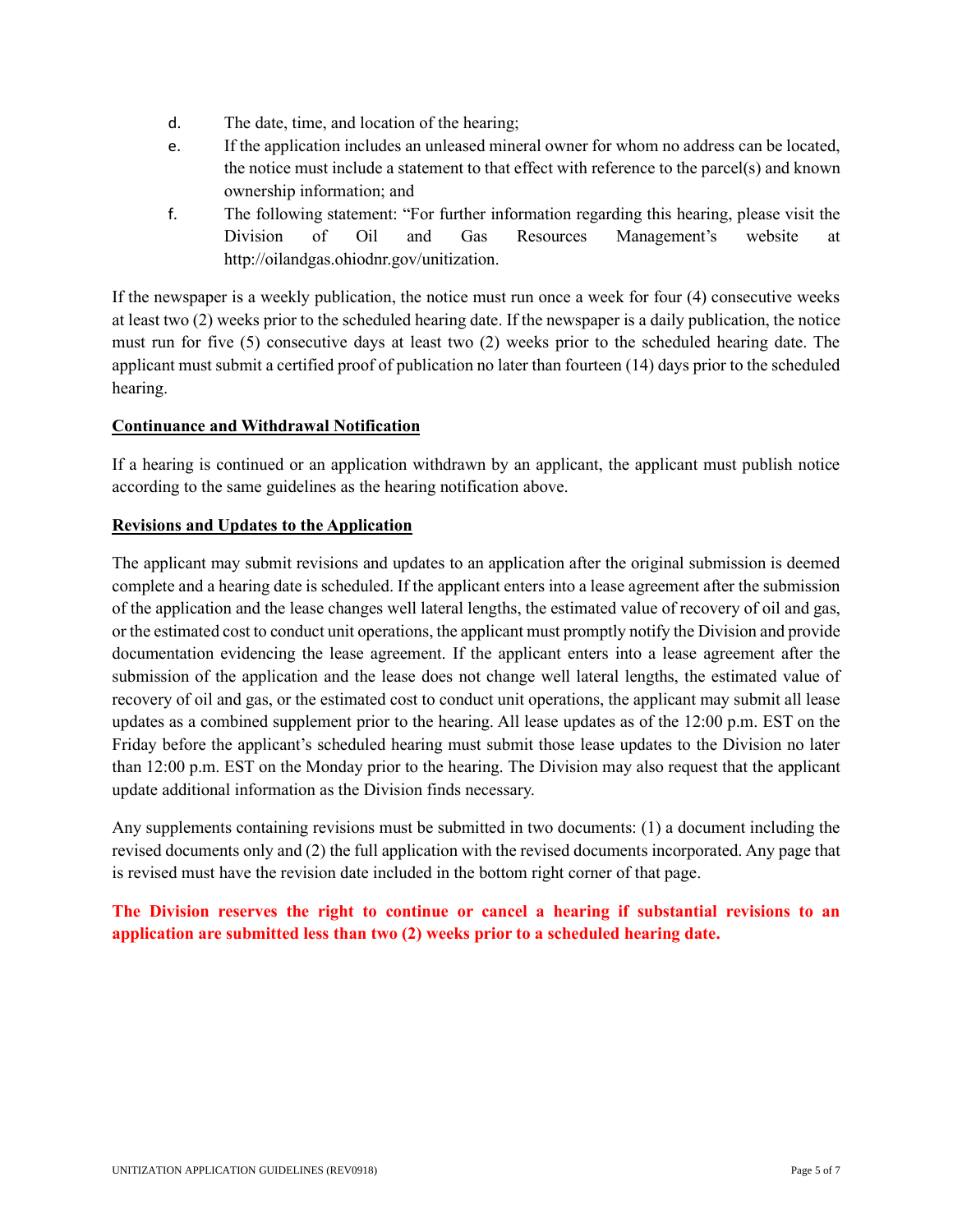#### **Requests to Continue Hearing**

Any request for a continuance of the hearing must be received no later than **14 days** prior to the scheduled hearing date. The decision to continue a hearing is fully within the discretion of the Chief. If the Chief grants a request for continuance, all parties originally notified of the hearing by certified or regular mail will be notified of the continuance. The Division will also post notice of the cancellation on its website. The Division does not guarantee that the hearing will be re-scheduled for the next available hearing date.

**The Division reserves the right to cancel or reschedule any unitization hearing.**

### **Hearing Procedures**

At the hearing, the applicant, all unleased mineral owners, and all uncommitted working interest owners will be given an opportunity to present testimony in support of, or in opposition to, the application.

The applicant is required to provide the information required by Paragraphs 6, 7, 8, 9, 10, and 11 of the "Application Requirements" in this Procedural Guideline in the form of a PowerPoint® presentation. The applicant must contact the Division no later than 3 business days prior to the hearing in order to make arrangements for the presentation. The applicant must also provide 3 copies of the PowerPoint® presentation to the Division at the time of hearing and submit the PowerPoint® presentation electronically to the Division the day of the hearing.

In lieu of a PowerPoint® presentation, the applicant may bring to the hearing an exhibit no smaller than 2' x 3' of the information required by Paragraphs 6, 7, 8, 9, 10, and 11 of the "Application Requirements" in this Procedural Guideline. Additionally, the applicant must supply a large format exhibit of any exhibit that it plans to reference during the course of the hearing. The applicant must also bring at least 3 copies of any documents that will be referenced during the hearing and submit the documents electronically to the Division the day of the hearing.

At the time of the hearing, the applicant is required to provide the Division with 1 copy of 1) an affidavit attesting to the fact that the applicant holds a valid lease agreement for all of the acreage that the applicant claims to have under lease; and 2) an affidavit attesting to the fact that the applicant has the right to drill and produce from the Unitized formation. These affidavits must also be provided electronically to the Division the day of the hearing.

### **All exhibits submitted to the Division at the time of hearing must contain information that is accurate up to the date of the hearing.**

**Failure to adhere to the requirements in this paragraph may result in the Division's decision to cancel the hearing or deny the application for unitization.**